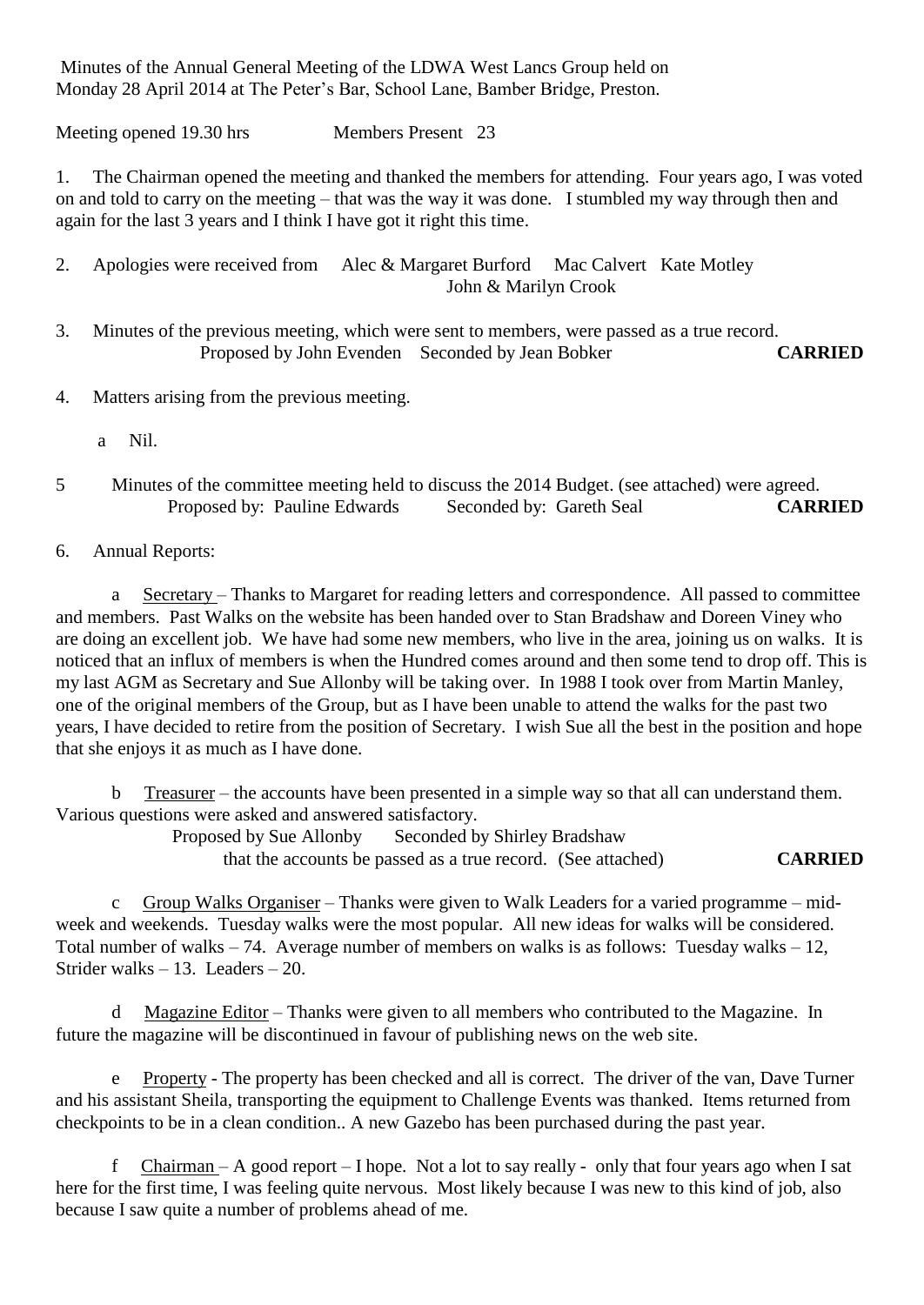Tonight, I am pleased to say, I am much more relaxed. Thanks to the good work and support from other Committee members and workers within our Group. I believe our Group to be in pretty good shape and many of those problems I foresaw, one way or another, appear to have resolved themselves. Walks are well supported. Meetings are well attended. Helpers are coming forward to marshal at our events. Our finances are sound. We now have a good working website. We have new members who are integrating more and more into the Group. A very big THANKS to **all** and I mean **all. What I would like to see** over the next 12 months – That is easy – more of the same. Also - be welcoming to potential new recruits - Walk Leaders try to keep come up with interesting and varied walks. Oh; and has a post script – keep alive the banter and good humour. Having smiles on our faces does us all good.

## 7. Proposals.

a. Nil.

## 8. Election of Committee

| a. | Chairman                                                                                                                   | Stan Bradshaw   |  |  |
|----|----------------------------------------------------------------------------------------------------------------------------|-----------------|--|--|
|    | Treasurer                                                                                                                  | Jaqueline Peaks |  |  |
|    | <b>Walks Organiser</b>                                                                                                     | Dave Taylor     |  |  |
|    | <b>Property Member</b>                                                                                                     | Mike Motley     |  |  |
|    | Member                                                                                                                     | Ian Wardle      |  |  |
|    | Proposed by Margaret Waller Seconded by Pauline Edwards<br>that the above committee members be elected for a further year. |                 |  |  |

| Secretary & Web |                                                       | Sue Allonby |  |                |
|-----------------|-------------------------------------------------------|-------------|--|----------------|
|                 | Proposed by: Shirley Bradshaw Seconded by: Ian Wardle |             |  | <b>CARRIED</b> |

that the above committee members be elected for a further year. **CARRIED**

| Vice-Chairman             | <b>Jeff Parr</b> |              |                |
|---------------------------|------------------|--------------|----------------|
| Proposed by: David Taylor | Seconded by:     | Doreen Viney | <b>CARRIED</b> |

## 9 Chairman's Thanks.

First of all welcome to Sue Allonby in her new roll as Group Secretary and Website Manager. I am sure she will make a good job of it. Please give her all the support you can.

Secondly welcome to Jeff Parr in his new roll as Temporary Vice Chairman. Who I hope will give me all the support he can.

Now for the Thanks. 20 years ago Shirley and I joined West Lancs and although it was not for us at that time, we did manage to get to a few meetings.

John Viney apart, the two members who stood out at those meetings as being the backbone of the Group was Doreen, sat alongside John, and Bob beavering away in the corner taking notes. No doubt this situation had been going on for several years already.

Twelve years or so later, in 2005, Shirley and I re-joined the group, this time to stay. Sure enough, Doreen was there at meetings, still at the head of the table, but in the roll of Vice Chair alongside Graham Preston, and Bob still in his corner, struggling more and more taking notes, but by now being backed up, where necessary, by Margaret.

Now for the present 8 years later – they have both decided to call it a day and step down. Between you Bob and Doreen, you must have put in thousands of hours on our behalf, not only in your official capacities, but whenever of wherever there has been work to be done, you have both been there willingly throwing in your two pennyworth and more.

We at West Lancs owe you a big Thank You and would like to present you with a few gifts of appreciation. Partly to give you a little instant pleasure and partly a little something more long lasting. Ladies First. Shirley came out of hiding with a bunch of flowers which Pauline Edwards presented to Doreen.